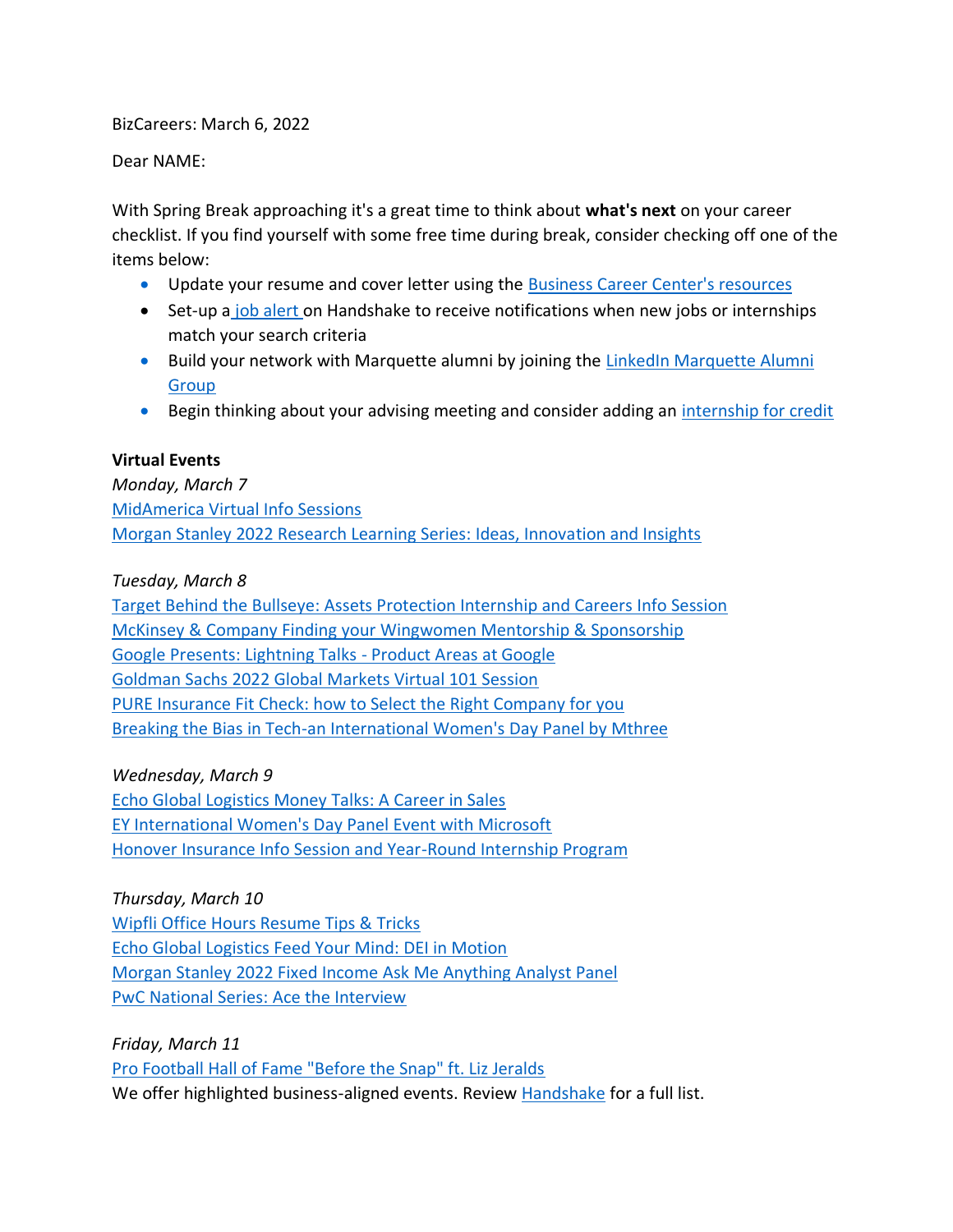## **Employer Spotlight - Wisconsin Herd**



Are you interested in a career in sports? Attend the 4th Annual Career in Sports event on Sunday, March 13th, 2022. The event will have the following itinerary:

- *Career Fair:* 10:00am -11:30am
- *Arena Tour:* 11:30am 12:00pm
- *Panel Discussion*: 12:00pm 1:00pm
- *Networking:* 1:00-1:30pm
- *Game:* Wisconsin Herd vs. Maine Red Claws @ 2:30pm

# **MEET THE PANEL**



**Steve Brandes** President<br>Wisconsin Herd



**Ryne Goralski** General Manager<br>Kenosha Kingfish





Alysha Miller Senior Director of Ticketing Operations Milwaukee Bucks



**Kate Ulrich** Director Milwaukee Bucks



**Matt Lewis** Head Men's Basketball Coach UW-Oshkosh Titan Athletics



President Wisconsin Timber Rattlers



**Bryan Dee** Host & Producer Good Karma Brands

This will be a great opportunity for young professionals that are interested in the sports and entertainment industry to come and network but also potentially land a job with companies at this career fair. Some of the companies that will be at the career fair include: Milwaukee Bucks, Kenosha Kingfish, Wisconsin Timber Rattlers, Lakeshore Chinooks and many more! You can purchase tickets for this event [here.](https://offer.fevo.com/herd-vs-celtics-ih5gm3n-d0a23fd)

## **Need a quiet space to study?**